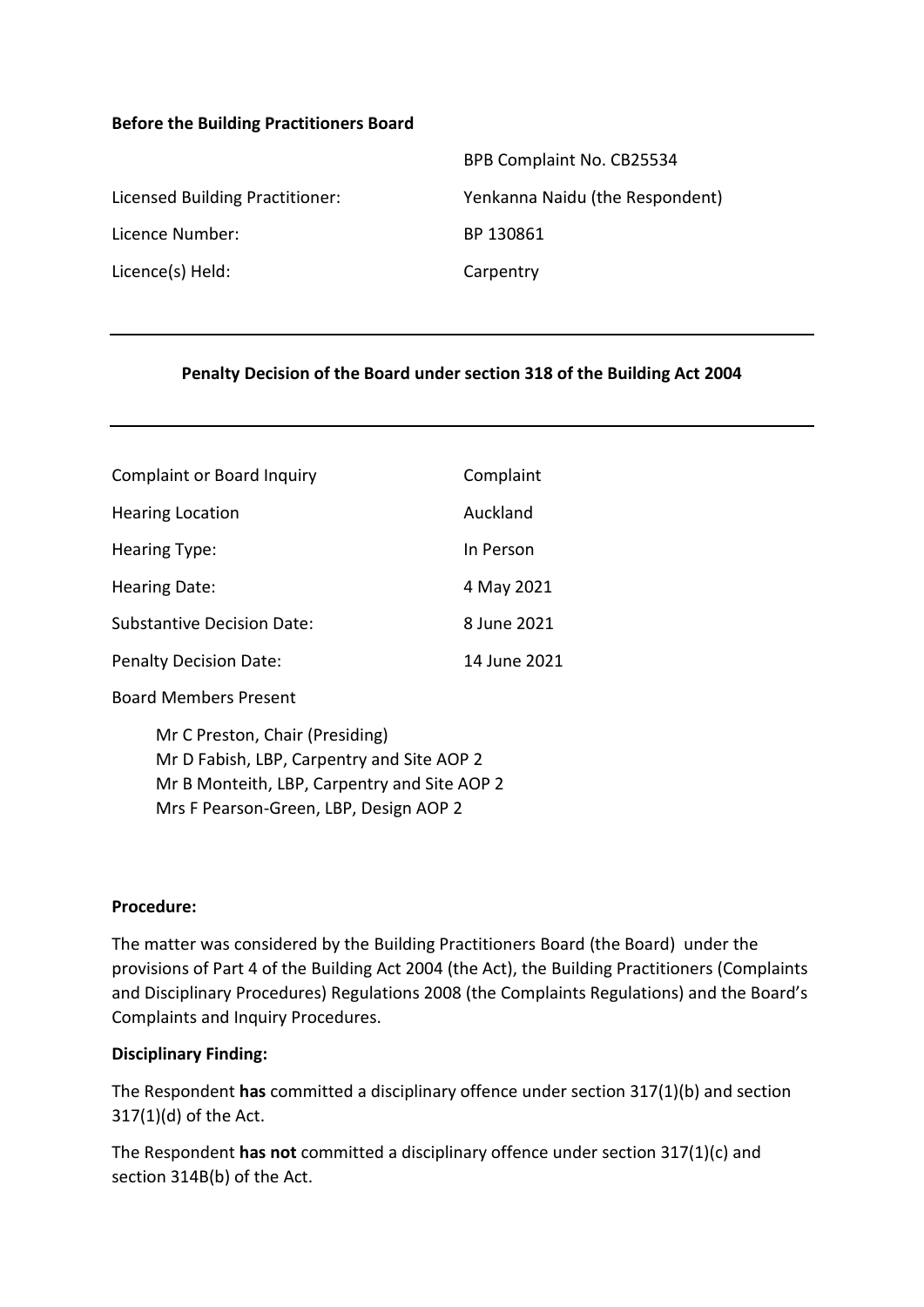## **Contents**

### <span id="page-1-0"></span>**Summary of the Board's Penalty Decision**

[1] The Respondent has been incompetent in his supervision of unlicensed persons and has carried out or supervised building work that did not comply with a building consent. The offending was serious. The Respondent's licence is cancelled for a period of three years. He is ordered to pay costs of \$3,500. The Board's findings will be published.

## <span id="page-1-1"></span>**The Charges**

- [2] This penalty decision arises out of the Board's substantive decision in which it found that the Respondent had committed the following disciplinary offence(s):
	- (a) carried out or supervised building work or building inspection work in an incompetent manner (s 317(1)(b) of the Act); and
	- (b) carried out or supervised building work or building inspection work that does not comply with a building consent (s 317(1)(d) of the Act).
- [3] Having found that one or more of the grounds in section 317 applies, the Board must, under section 318 of the Act<sup>i</sup>, consider the appropriate disciplinary penalty, whether the Respondent should be ordered to pay any costs and whether the decision should be published.
- [4] In its substantive decision, the Board set out its indicative position as regards penalty, costs and publication and invited the Respondent to make written submissions on those matters.
- [5] On 6 July 2021, the Board received the Respondent's submissions.
- [6] On 13 July 2021, the Respondent filed a Notice of Appeal in the District Court.
- [7] The Board notes that a right of appeal under section 330(2)(b) of the Act arises against any decision of the Board to take action under section 318 of the Act, which is the disciplinary penalties provision. At the time of the appeal being filed, the Board had not made a final determination as regards penalty.
- [8] Notwithstanding the filing of an appeal prior to a final decision on section 318 matters being made, the Board has considered the Respondent's submissions and has made the following decisions.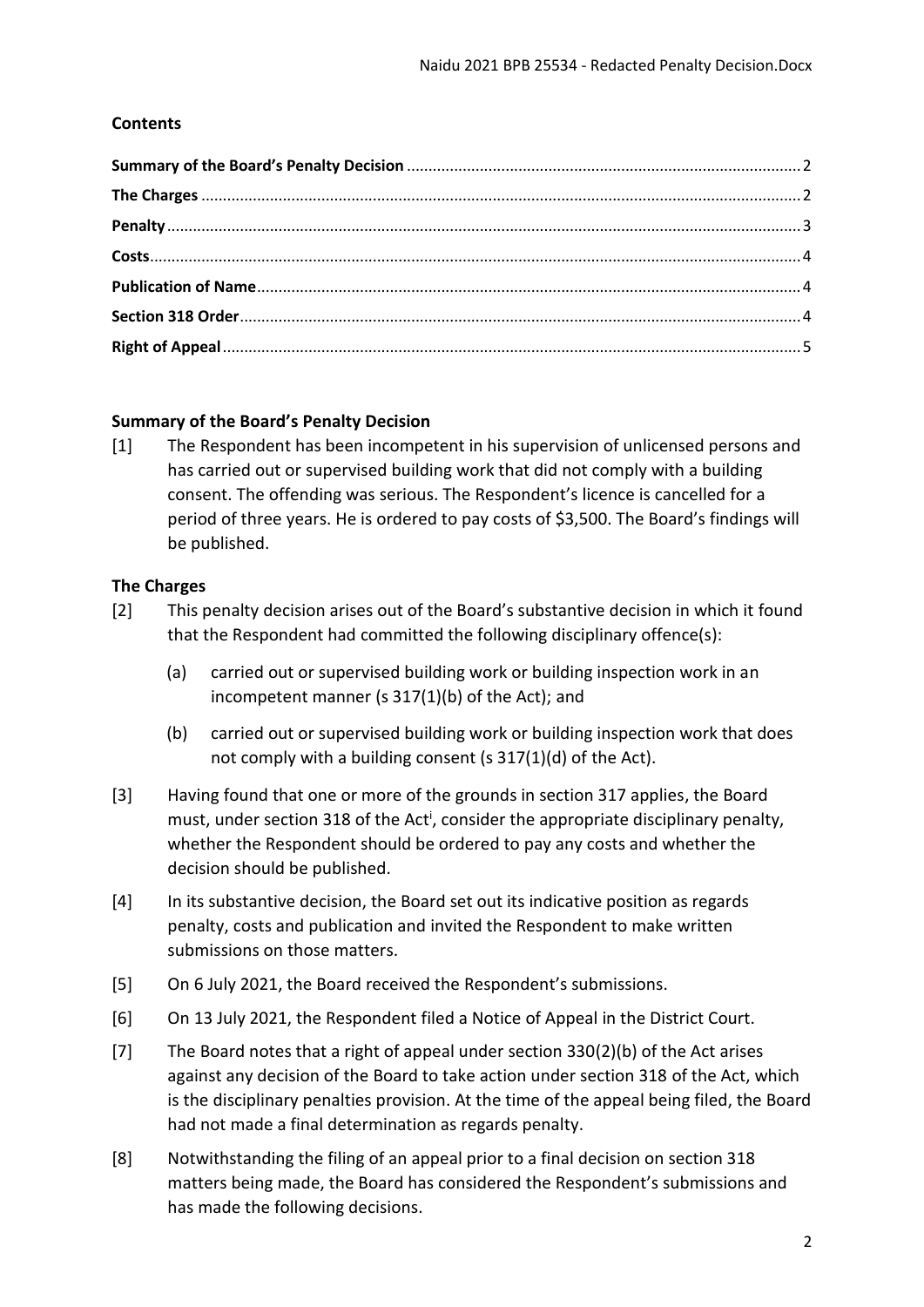# <span id="page-2-0"></span>**Penalty**

- [9] The Board's initial view was that the Respondent's licence should be cancelled for a period of three years. The reasons why were set out in the Board's Substantive Decision.
- [10] The Respondent set out that, in his submission, the Board's indicted penalty failed to take various factors into account. Specifically, he noted that it would impact the Respondent's business, his employees and current contracts underway. He submitted:
	- *4. The decision will have a serious impact on my business, and my ability to make a living.*
	- *5. I will be unable to run my business as it currently stands if my LBP licence is cancelled and I am unable to reapply for three years.*
	- *6. At present I am working on three projects which employs 8 employees. There are no issues with the work carried out on those projects and they are proceeding without issue. Four of my employees are on work permit and 1 apprentice. it will affect them with finding another employer.*
	- *7. Also I am struggling with a project where a client wants to cancel the contract because of my license even though we have done the work. It is affecting my business where we have done the work and not been paid for.*
- [11] The Board acknowledges that cancellation will have an impact on the Respondent and his business. The Board needs to balance this against the need to ensure that the purposes of the licensing regime and of the Act are maintained. The licensing regime exists to ensure that building work, and in particular restricted building work, is carried out and supervised in a safe and compliant manner. It is not to ensure employment or the operation of a business. The Board also notes that a building business that is engaged in carrying out restricted building work can operate without a shareholder, director or business principle being a licensed building practitioner. A business entity can employ or contract a licensed building practitioner to carry out or supervise restricted building work, and this option is open to the Respondent. In this respect, the Board notes that the Respondent already employs a number of staff.
- [12] The Respondent did, in his submissions, acknowledge his lack of supervision and stated that he had learnt from the complaint. He stated he considered his workers were capable of carrying out the work. The serious compliance issues do not indicate that this was the case. Also, the Respondent has not, however, provided any evidence or submissions on changes he has or will make to his systems or processes to ensure that his supervision will, in the future, be adequate.
- [13] The Respondent also outlined his building experience and qualifications. Included was a Level 5 National Certificate in Construction (Supervisor). As the Board's findings related to supervision, and the Respondent has already undertaken training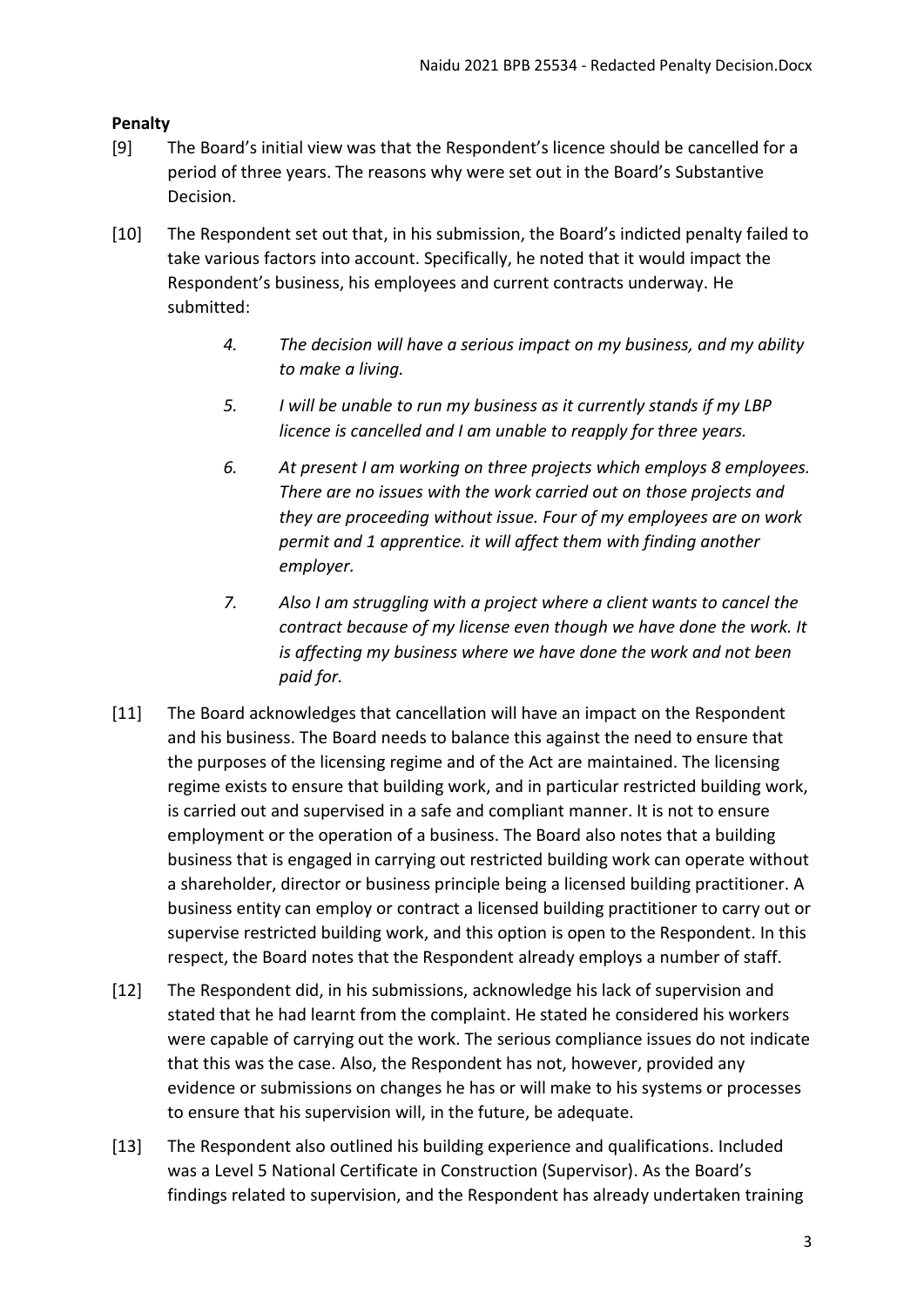in supervision, the Board does not consider a training order in conjunction with a suspension order until such time as the training is complete would be appropriate.

- [14] Finally, the Respondent notes that this is his first offence. In this respect, the Board notes that the Respondent was first licensed on 15 May 2018 and that the conduct complained about took place from 8 November 2018, some six months after he was first licensed. Given this, the Board considers the submission has limited weight. It must also, as with the other submissions made, be weighed against the seriousness of the conduct.
- [15] Given the above, and having considered the submissions received, the Board has decided to uphold its initial view. The cancellation of the Respondent's licence for a period of three years is confirmed.

## <span id="page-3-0"></span>**Costs**

[16] The Board's initial view was that the sum of \$3,500 in costs was appropriate. The Respondent did not make any specific submissions on costs. The Board remains of the view that the amount is appropriate.

# <span id="page-3-1"></span>**Publication of Name**

[17] The Board's initial view was there were good reasons to further publish the matter. Those reasons were set out in the Substantive Decision. Again, the Respondent has not addressed the question of publication in this submissions. The Board confirms its indicative decision for the reasons set out in the Substantive Decision. The Board will carry out further publication.

# <span id="page-3-2"></span>**Section 318 Order**

- [18] For the reasons set out above, the Board directs that:
	- **Penalty: Pursuant to section 318(1)(a)(i) of the Act, the Respondent's licence is cancelled and the Registrar is directed to remove the Respondent's name from the register of Licensed Building Practitioners and pursuant to section 318(1)(a)(ii) of the Act the Board orders that the Respondent may not apply to be relicensed before the expiry of three years.**
	- **Costs: Pursuant to section 318(4) of the Act, the Respondent is ordered to pay costs of \$3500 (GST included) towards the costs of, and incidental to, the inquiry of the Board.**
	- **Publication: The Registrar shall record the Board's action in the Register of Licensed Building Practitioners in accordance with section 301(l)(iii) of the Act.**

**In terms of section 318(5) of the Act, there will be action taken to publicly notify the Board's action, in addition to the note in the Register and the Respondent being named in this decision.**

[19] The Respondent should note that the Board may, under section 319 of the Act, suspend or cancel a licensed building practitioner's licence if fines or costs imposed as a result of disciplinary action are not paid.